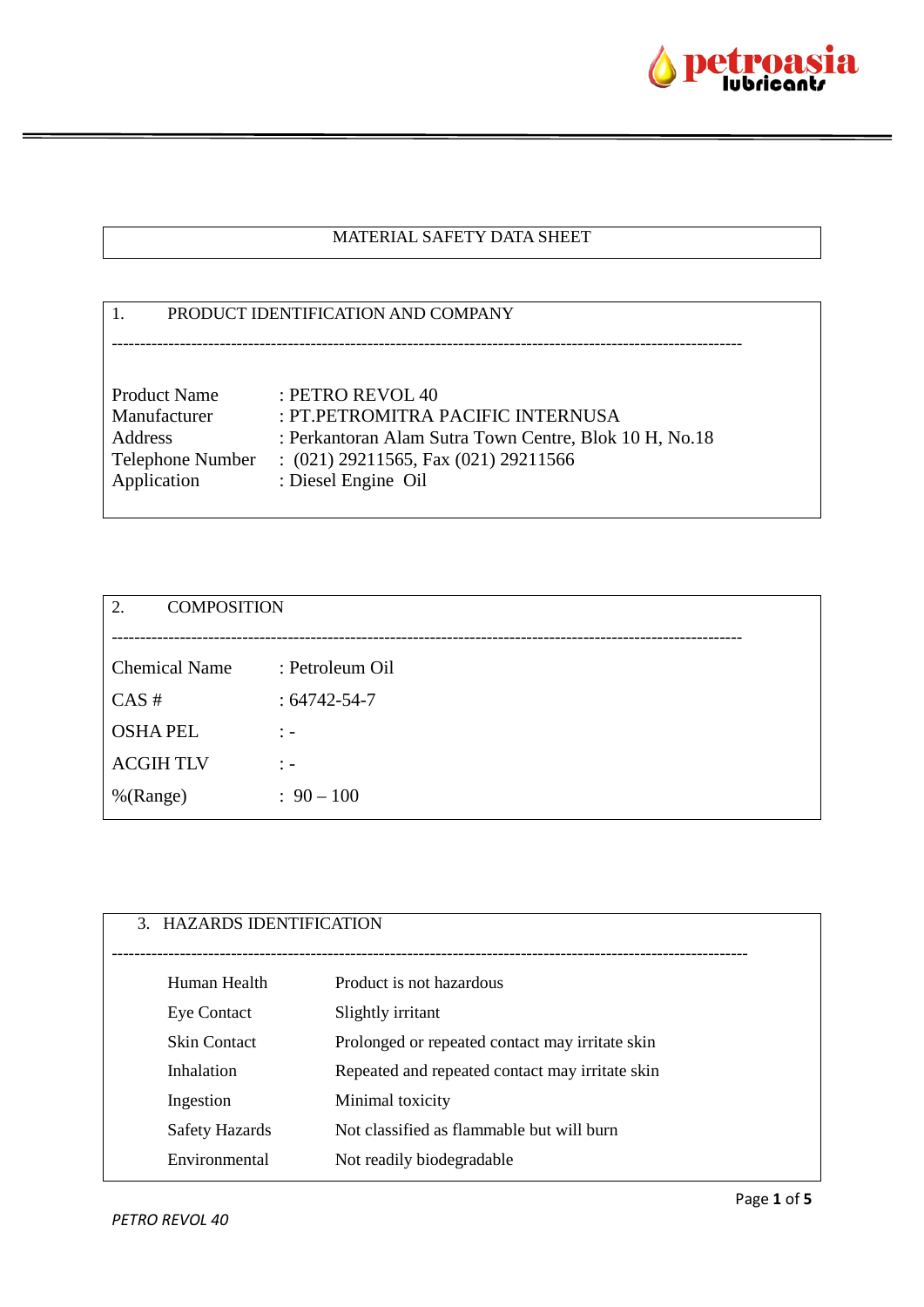

| 4. | <b>FIRST AID</b>    |                                                                                                                                          |
|----|---------------------|------------------------------------------------------------------------------------------------------------------------------------------|
|    | <b>Eye Contact</b>  | Flush eyes with large amount of water until irritation subsides. If<br>irritation persists, get medical attention                        |
|    | <b>Skin Contact</b> | Flush with large amount of water, use soap if available. Remove<br>contaminated clothing. If irritation persists, get medical attention. |
|    | Inhalation          | Remove to fresh air. If rapid recovery does not occur, get medical<br>attention                                                          |
|    | Ingestion           | Do not induce vomiting. If rapid recovery does not occur, get<br>medical attention                                                       |

| <b>FIRE FIGHTING MEASURES</b><br>.5.    |                                                              |
|-----------------------------------------|--------------------------------------------------------------|
|                                         |                                                              |
| Flash Point, OC                         | : 250                                                        |
| <b>Extinguishing Media</b>              | : Dry chemical, Foam or CO2                                  |
| <b>Special Fire Fighting Procedures</b> | : For fire fighter involving this material, do not enter any |
|                                         | enclosed or<br>confined fire space without proper            |
|                                         | protective equipment, including self contained               |
|                                         | breathing apparatus                                          |
| <b>Combustion Products</b>              | : Oxides of carbon                                           |
|                                         |                                                              |

### 6. ACCIDENTAL RELEASE MEASURES

--------------------------------------------------------------------------------------------------------------------------- Clean-up Procedures Stop the source of leak or realease and contain spill if possible. Cover spill with generous amount of inert absorbent material such as sand of earth Sweep up and remove to suitable, clearly marked containers for disposal in accordance with local regulations. Scrub contaminated area with detergent and water. Pick up liquid with additional absorbent material and dispose as above. Wear proper protective equipment during clean-up

| <b>HANDLING AND STORAGE</b> |                                                                                                                                                                                        |
|-----------------------------|----------------------------------------------------------------------------------------------------------------------------------------------------------------------------------------|
| <b>Handling</b>             | Handling temperatures should not exceed 70°C. Wear proper safety<br>protective equipment. Wash hands thoroughly after handling. Water<br>contamination and spillage should be avoided. |
| Storage                     | Storage temperatures should be maintained between 0 to 50°C.<br>toxic fumes may be evolved from decomposition of<br>Odorous and<br>product if stored above the safe temperature.       |

.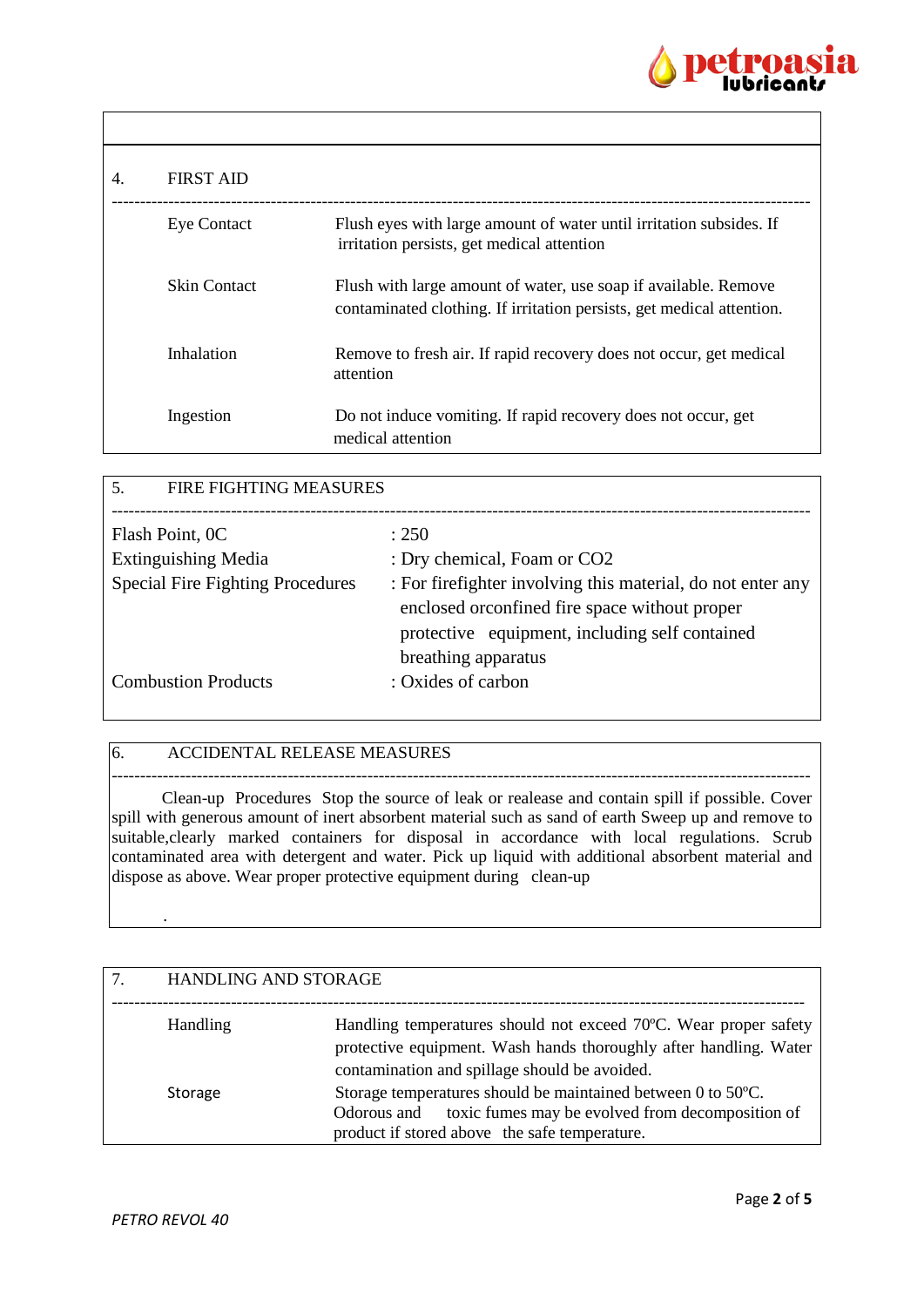

| 8. | <b>EXPOSURE CONTROL/PERSONAL PROTECTION</b> |                                                                                                       |
|----|---------------------------------------------|-------------------------------------------------------------------------------------------------------|
|    | <b>Exposure Limits</b>                      | Threshold Limit Values for oil mist is recommended to be controlled                                   |
|    |                                             | at 5 mg/m <sup>3</sup> or lower for exposure of 8 hours daily                                         |
|    | Ventilation                                 | Use exhaust ventilation to keep below exposure limits                                                 |
|    | Eye Protection                              | Wear safety glasses or face shields if splashing is likely to occur                                   |
|    | <b>Skin Protection</b>                      | Avoid repeated and prolonged contact with product. Use oil resistant<br>gloves                        |
|    | Respiratory                                 | Not normally required unless in confined                                                              |
|    | Protection                                  |                                                                                                       |
|    | <b>Body Protection</b>                      | Use proper protection equipment to avoid contact. Wear PVC apron i<br>if splashes are likely to occur |

## 9. PHYSICAL AND CHEMICAL PROPERTIES

| : 0.8923         |
|------------------|
| : Not determined |
| : Not applicable |
| : NA             |
| : 250            |
| Non              |
| : Not determined |
| : Not determined |
|                  |
|                  |
|                  |

| 10. | STABILITY AND REACTIVITY |                                                                                 |
|-----|--------------------------|---------------------------------------------------------------------------------|
|     | Stability                | Product is stable under normal use conditions                                   |
|     | <b>Thermal</b>           | Carbon monoxide, carbon dioxide, oxides of sulphur and nitrogen                 |
|     | Decomposition            | organic and inorganic compound may evolve when subject to heat or<br>combustion |
|     | Hazardous                | Will not occur undeer normal conditions                                         |
|     | Polymerisation           |                                                                                 |
|     | Incompatible             | Strong oxidizing agents. Strong acids                                           |
|     | <b>Materials</b>         |                                                                                 |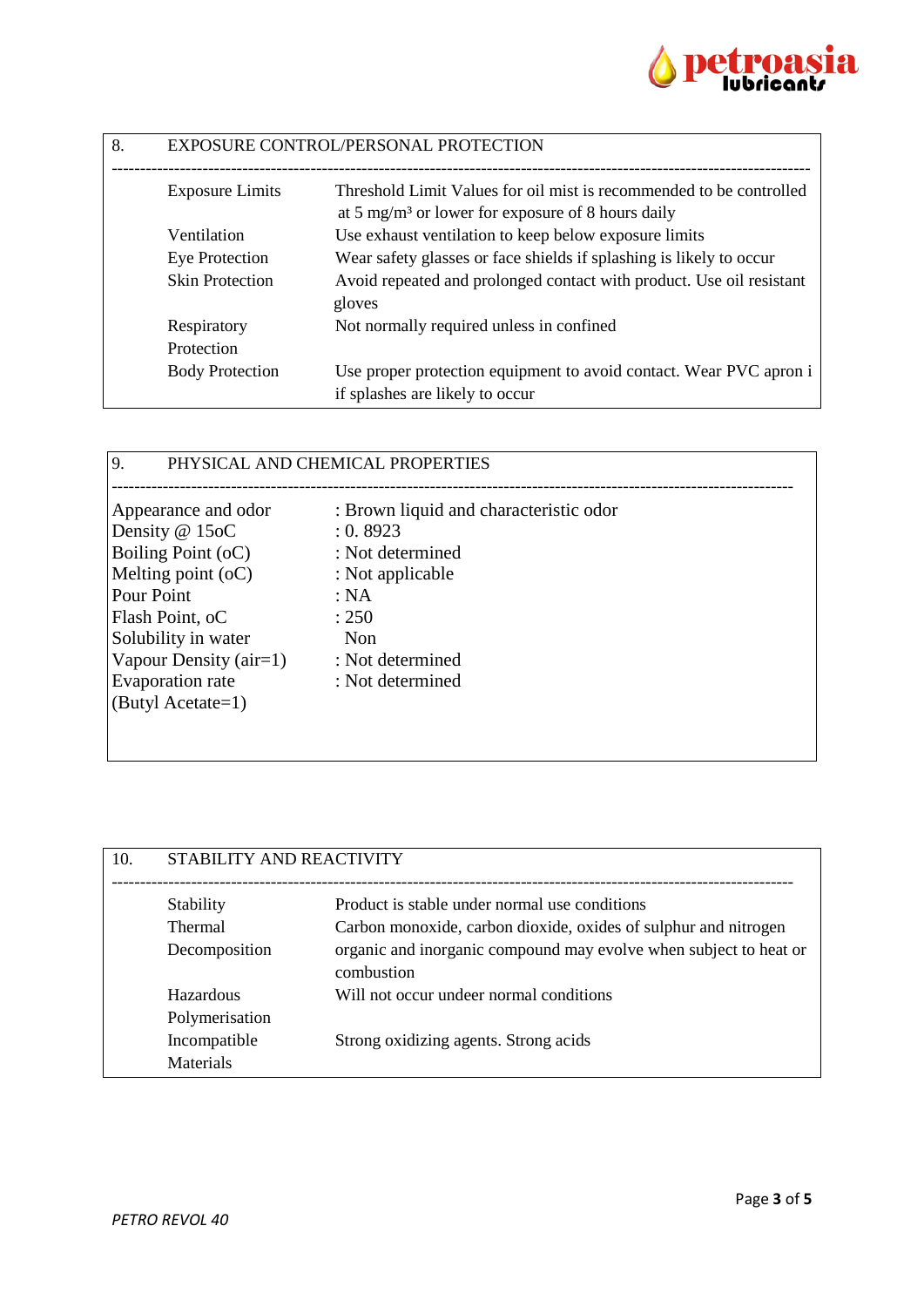

| 11. | TOXICOLOGICAL INFORMATION       |                                                                                                                                                                                                                                                                                                        |
|-----|---------------------------------|--------------------------------------------------------------------------------------------------------------------------------------------------------------------------------------------------------------------------------------------------------------------------------------------------------|
|     | <b>Basis</b>                    | No toxicological data is available for this product. Information is<br>provided based on the addtives, other components and base stock<br>used                                                                                                                                                         |
|     | <b>Acute Exposure</b><br>- Oral | LD 50 expected to be above $2000 \text{ mg/kg}$ .                                                                                                                                                                                                                                                      |
|     | <b>Acute Exposure</b><br>- Skin | LD 50 expected to be above 2000 mg/kg.                                                                                                                                                                                                                                                                 |
|     | Inhaltion<br>Eye Irritation     | Repeated or prolonged exposure to oil mists may cause irritation<br>Slight irritant                                                                                                                                                                                                                    |
|     | Skin Irritation                 | Not a skin irritant unless repeated or prolonged contact                                                                                                                                                                                                                                               |
|     | Respiratory                     | Slight irritant                                                                                                                                                                                                                                                                                        |
|     | Irritation                      |                                                                                                                                                                                                                                                                                                        |
|     | Carcinogenicity                 | No data to suggest that product is carcinogenic                                                                                                                                                                                                                                                        |
|     | Mutagenicity                    | No data to suggest that product is mutagenic                                                                                                                                                                                                                                                           |
|     | Other Information               | Brief contact with used oil is not expected to have serious effect in<br>humans if he oil is removed thoroughly by washing with soap and<br>water                                                                                                                                                      |
|     |                                 | Used engine oils may contain harmful impurities that have<br>accumulate during use. The concentration of such impurities will<br>depend on use and they present risks to health and the environment<br>on disposal. All used oils should be handled with caution and skin<br>contact should be avoided |

| 12. | <b>ECOLOGICAL INFORMATION</b> |                                                                                                                                                                                                      |
|-----|-------------------------------|------------------------------------------------------------------------------------------------------------------------------------------------------------------------------------------------------|
|     | <b>Basis</b>                  | No ecological data is available for this product. Information is<br>provided base on the additives, other components and base stock<br>used.                                                         |
|     | Mobility                      | Liquid under most environmental conditions. Floats on water. It is<br>absorbeb by soil and will not be mobile                                                                                        |
|     | Persistance/                  | Not readily biodegradable. Major constituents are expected to be<br>inherently Degradability be inherently biodegradable, but the product<br>contains components that may persist in the environment |
|     | <b>Bioaccumulation</b>        | Has the potential to bioaccumulate                                                                                                                                                                   |
|     | Ecotoxicity                   | Poor soluble mixture. Practically non-toxic to aquatic organisms.<br>May caused physical fouling of aquatic organisms                                                                                |